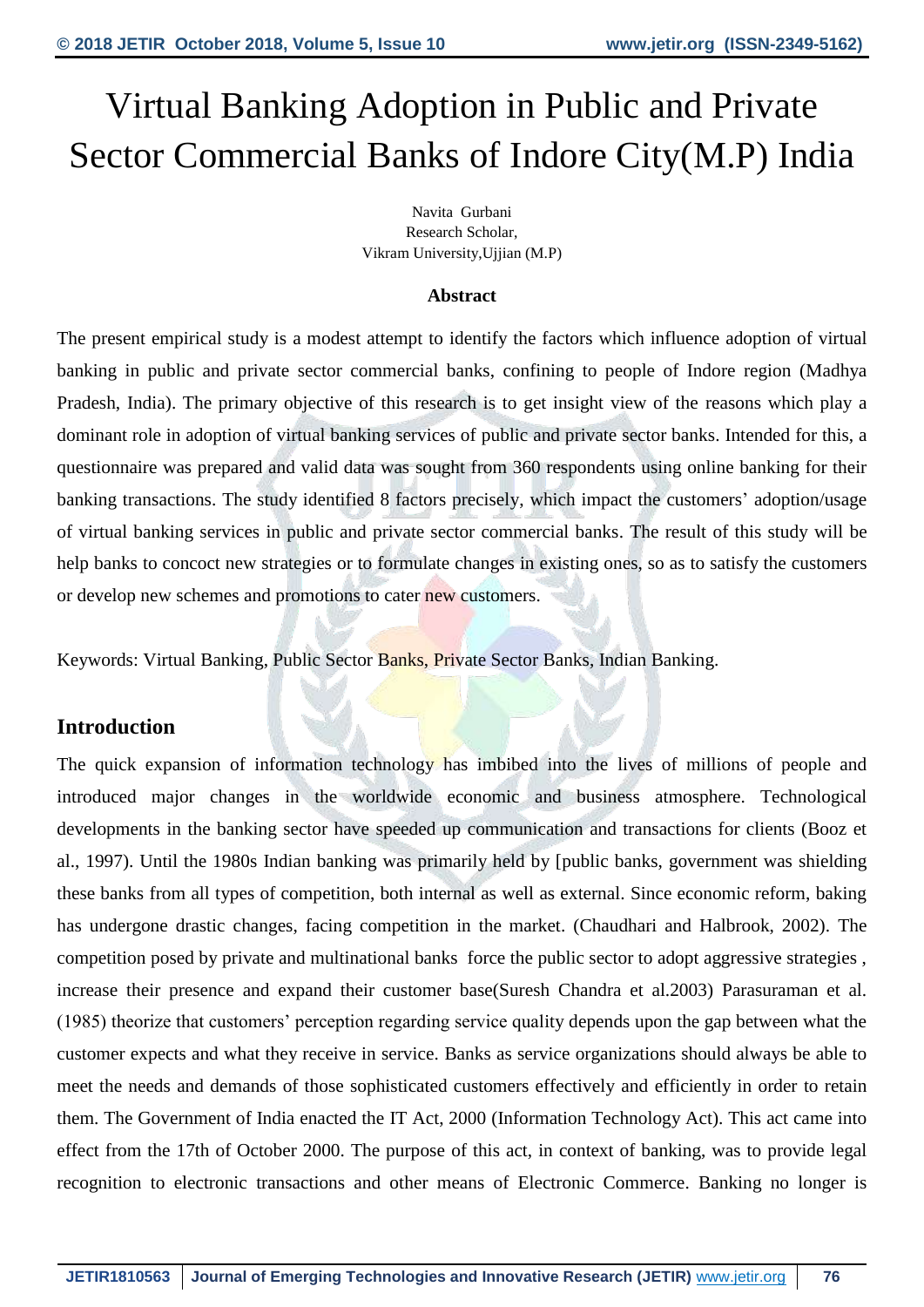regarded as a business dealing with money transactions alone but it also seems as a business related to information on all financial transactions (Padwal 1994). Increasing competition and variety in banking services have acted as a catalyst for the growing inclination of Indian Customers towards multinational banks (Moody's Banking Sector Report, 2008).

## **Literature Review**

**Tavishi and Santosh Kumar (2013)** studied the factors influencing the customers for the adoption of internet banking and mobile banking in India and investigated the influence of perceived usefulness, perceived ease of use and perceived risk on use of internet and mobile banking.

**Harinder S Gill and Saurabh Arora (2013)** analyzed in their study that though Public sector banks lack in technology as compared to Private Banks but they enjoy customer faith in the country. On the other hand, Private Banks gives better technology and more options of investments.

**Sabita Paul (2013)** described that current and prompt technological revolution altering the whole world has crucial impact on banking too. The data was collected from various commercial banks of Odisha, India. The research stresses that the marketing experts of banks should emphasize spreading the benefits of e-banking to customers to create awareness and attract them.

Lakshmi Narayana.K et al. (2013) focuses on investigating the major factors that influence online customers' satisfaction with the overall service quality of their banks. This study also helps in assessing the power of these factors in the context of Online (Internet) banking and would, therefore, help the bank management not only in improving the level of satisfaction but also strengthening the bond between the banks and their customers, thereby helping them to retain and/or expand their overall customer base.

**Rajesh Garg (2013)** concluded that Internet banking has gained wide acceptance internationally and seems to be fast catching up in India with more and more banks entering the fray. This is why, most, most modern banks instead of merely dealing with financial deposits and loan apply promote, and distribute the wantsatisfying products, services and ideas to start its journey towards development of computer and Ecommerce is rapidly expanding its wings across the globe and India is no exception to this phenomenon.

**Chitresh Coomer & Smarajit Sen Gupta (2017)** found that in selecting banks people put more emphasis on the factors which give them quick and convenient access to the banks' services , cost effective services and the quality of services rather than the factor relating to the marketing promotions and advertisements and peer group and friends influence . The study also found significant difference in bank selection factors on the basis of single or multiple usage, types of banks, place of residence and gender of users.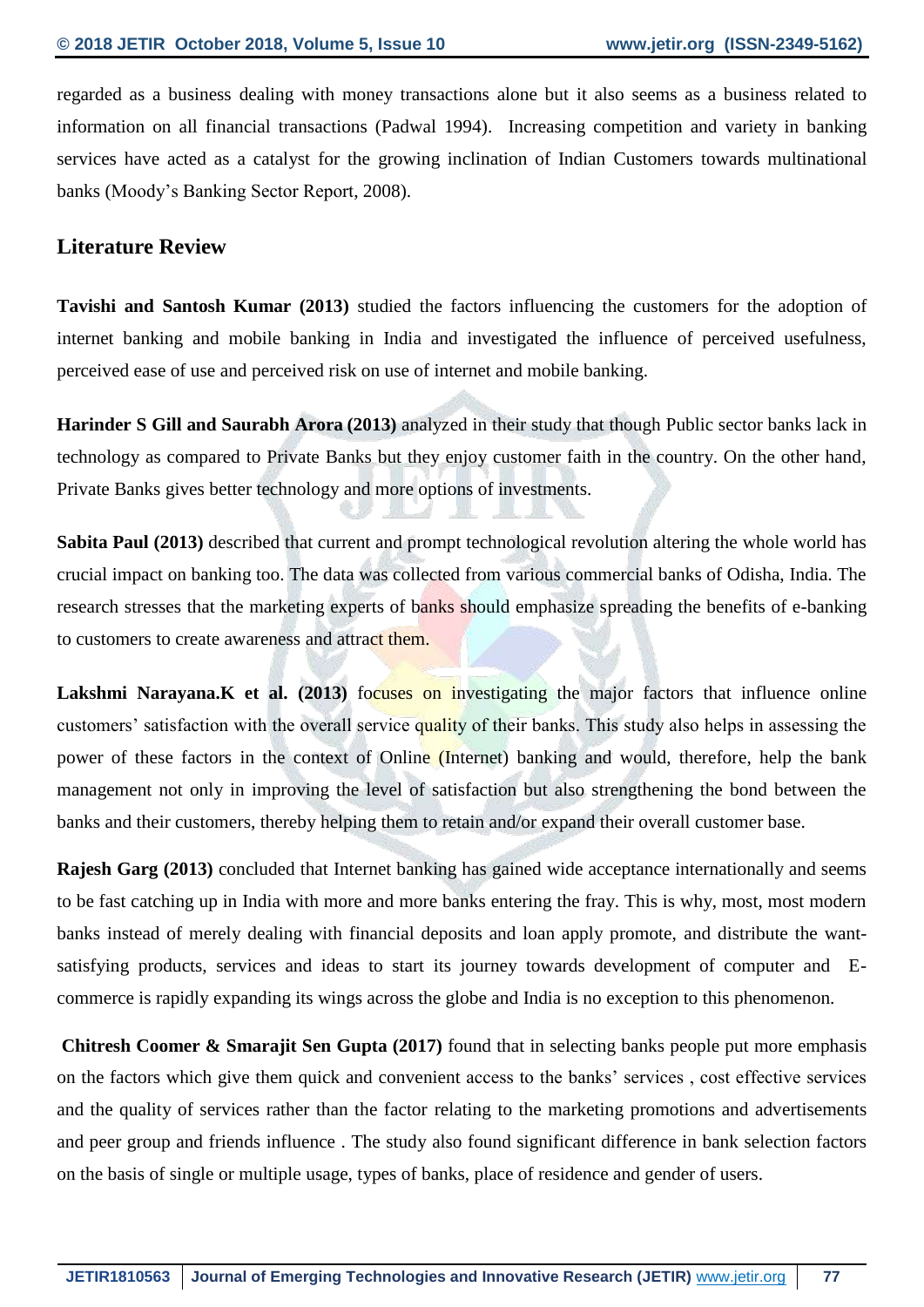**Vandana Shrivastava & Dr. Yogendra K Verma (2017)** researched that the mobile baking is a technique to do banking conveniently. It has many positive features but brings with it many security issues and challenges which if unchecked, hinder the effective growth of this beneficial technique. So it is necessary that laws should be made very strong and competent so that the portion of crime reaches to negligible level and mobile banking can be made advantageous to digital as well as to potential users.

## **Research Methodology**

To proceed with the empirical research in a systematic way, the following research methodology has been adopted.

**Objective:** The basic objective of this research is to identify the factors influencing customer perception towards Virtual Banking in Public and Private sector commercial banks in Indore city (M.P).

## **Sampling & Data Collection**

Primary data is collected through use of structured questionnaire on Likert scale using Convenience sampling. To collect the data from customers of both the sectors, 4 banks from each sector were identified. The following were the banks:

## **Public Sector Banks**

- 1. State Bank of India
- 2. Union Bank of India
- 3. Punjab National Bank
- 4. Canara Bank.

## **Private Sector Bank**

- 1. ICICI Bank
- 2. Axis Bank
- 3. HDFC Bank
- 4. Kotak Mahindra Bank

The questionnaire was filled up by 400 respondents of different branches of above banks (50 respondents from each bank), of which 360 responses have been used for the study (180 from each sector).

## **Table I**

## **Demographic Profile of Respondents Part A**

|               |             |      | $^\circ$ ender<br>. |
|---------------|-------------|------|---------------------|
| <b>Sector</b> | <b>Bank</b> | Male | $F$ emale           |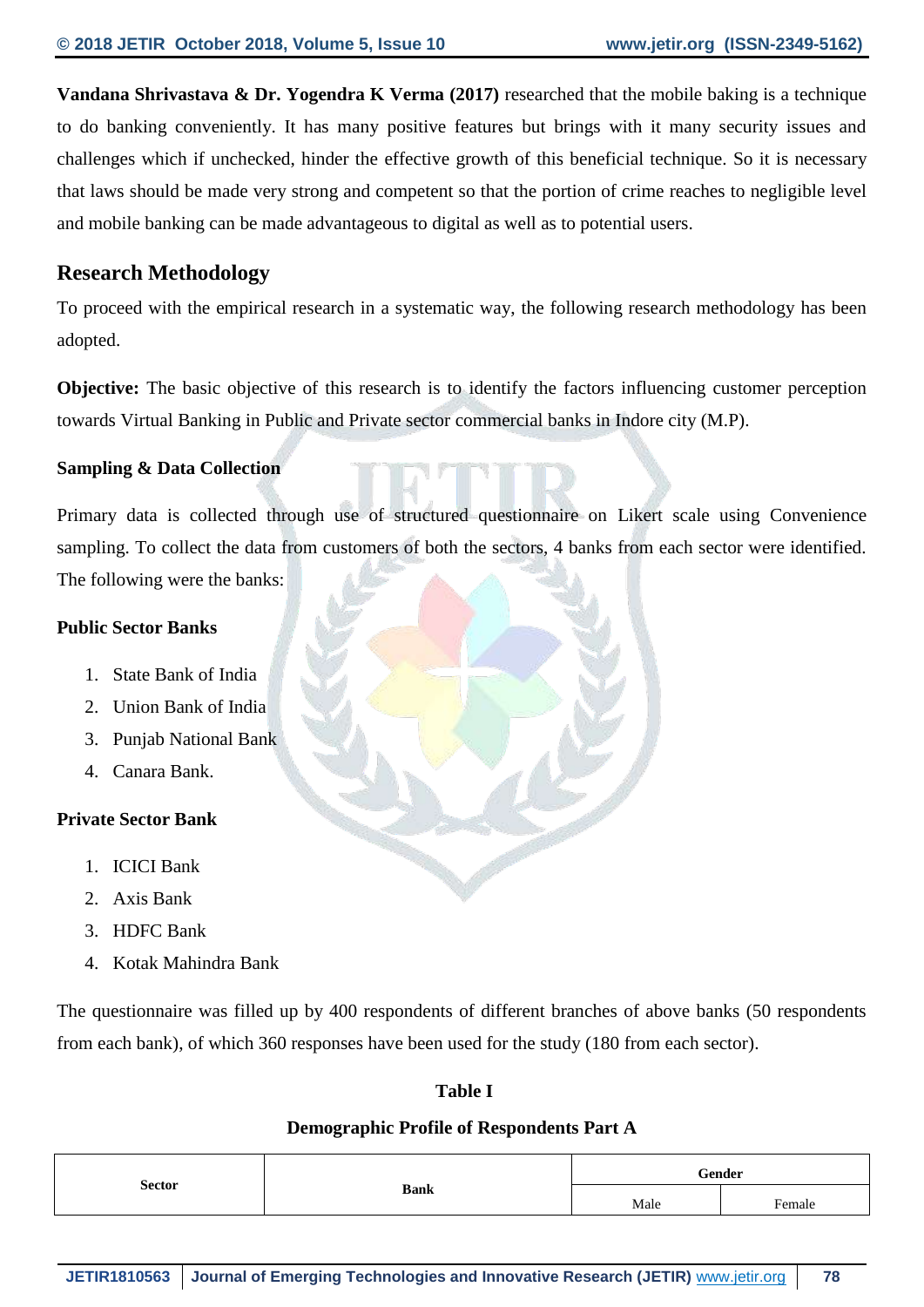## **© 2018 JETIR October 2018, Volume 5, Issue 10 www.jetir.org (ISSN-2349-5162)**

| <b>Public Sector</b>  | State Bank of India  | 26 | 19 |
|-----------------------|----------------------|----|----|
|                       | Union Bank of India  | 28 | 17 |
|                       | Punjab National Bank | 21 | 24 |
|                       | Canara Bank          | 22 | 23 |
| <b>Private Sector</b> | <b>ICICI Bank</b>    | 20 | 25 |
|                       | Axis Bank            | 23 | 22 |
|                       | <b>HDFC</b> Bank     | 26 | 19 |
|                       | Kotak Mahindra       | 28 | 17 |

## **Table II Demographic Profile of Respondents Part B**

|                      |                            |                    |                          |                          | Occupation                              |                                             |
|----------------------|----------------------------|--------------------|--------------------------|--------------------------|-----------------------------------------|---------------------------------------------|
| <b>Education</b>     | <b>Income</b>              | Age                | <b>Student</b>           | Housewife                | <b>Business/Self</b><br><b>Employed</b> | <b>Employed</b><br>/were<br><b>Employed</b> |
|                      |                            | 18 to 35 years     | 30                       | 9                        | $\overline{4}$                          | 3                                           |
|                      |                            | 36 to 55 years     | 4                        | 16                       | 6                                       | $\overline{4}$                              |
|                      | Rs.2 lakh to Rs.5 lakh     | 56 years and older | $\mathbf{1}$             | 5                        | $\overline{\mathcal{L}}$                | 5                                           |
|                      |                            | <b>Total</b>       | 35                       | 30                       | 14                                      | 12                                          |
|                      |                            | 18 to 35 years     | $\overline{\phantom{a}}$ | $\overline{\phantom{a}}$ | 16                                      | $\mathfrak{Z}$                              |
|                      | Rs.5 lakh to Rs.15<br>lakh | 36 to 55 years     | $\equiv$                 | $\Box$                   | 6                                       | 13                                          |
| <b>Graduate</b>      |                            | 56 years and older | $\blacksquare$           | $\overline{\phantom{a}}$ | $\overline{\mathcal{L}}$                | 10                                          |
|                      |                            | <b>Total</b>       | $\overline{\phantom{a}}$ | $\overline{\phantom{a}}$ | 26                                      | 26                                          |
|                      |                            | 18 to 35 years     | $\overline{\phantom{a}}$ | $\blacksquare$           | 6                                       | 8                                           |
|                      |                            | 36 to 55 years     | $\equiv$                 | $\frac{1}{2}$            | $\ensuremath{\mathfrak{Z}}$             | 6                                           |
|                      | Rs.15 lakh & above         | 56 years and older | $\blacksquare$           | $\overline{\phantom{a}}$ | 5                                       | $\sqrt{2}$                                  |
|                      |                            | <b>Total</b>       | $\blacksquare$           | $\overline{\phantom{a}}$ | 14                                      | 16                                          |
|                      |                            | 18 to 35 years     | 25                       | $\overline{2}$           | $8\,$                                   | $\mathbf{1}$                                |
|                      |                            | 36 to 55 years     | 3                        | 8                        | 7                                       | 8                                           |
|                      | Rs.2 lakh to Rs.5 lakh     | 56 years and older | $\overline{4}$           | 5                        | 5                                       | $8\,$                                       |
| <b>Post Graduate</b> |                            | <b>Total</b>       | 32                       | 15                       | 20                                      | 17                                          |
|                      |                            | 18 to 35 years     | $\blacksquare$           | $\frac{1}{2}$            | 8                                       | $8\,$                                       |
|                      | Rs.5 lakh to Rs.15         | 36 to 55 years     | $\blacksquare$           | $\blacksquare$           | 14                                      | 13                                          |
|                      | lakh                       | 56 years and older | $\overline{\phantom{a}}$ | $\overline{a}$           | 9                                       | 13                                          |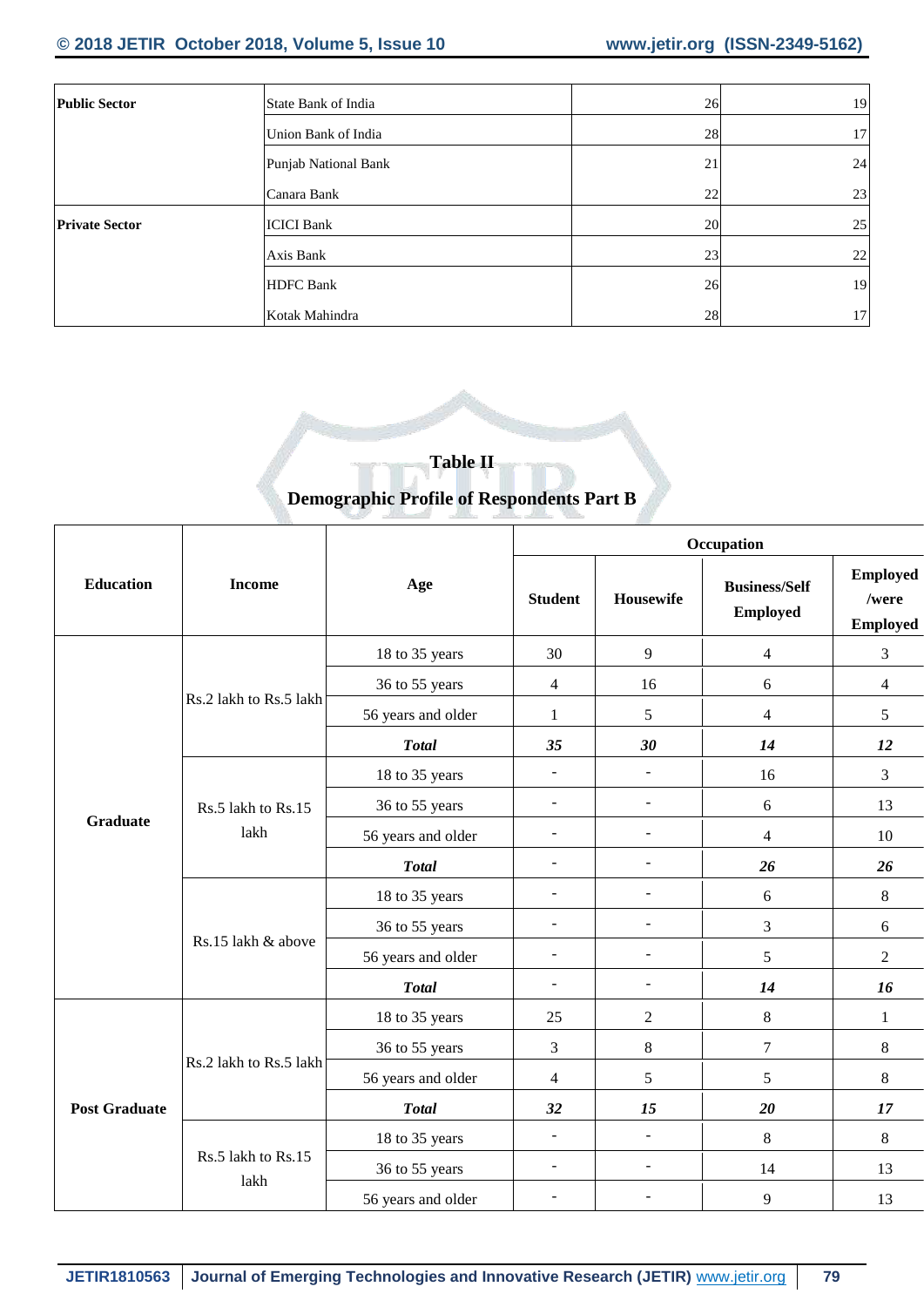|                    | <b>Total</b>       | $\overline{\phantom{0}}$ |   | 31 | 34           |
|--------------------|--------------------|--------------------------|---|----|--------------|
|                    | 18 to 35 years     | -                        | - |    | <sub>0</sub> |
|                    | 36 to 55 years     | -                        |   |    | 6            |
| Rs.15 lakh & above | 56 years and older | $\overline{\phantom{0}}$ |   |    | 8            |
|                    | <b>Total</b>       | $\overline{\phantom{a}}$ |   | 18 | 20           |

## **Table III**

### **KMO and Bartlett's Test for sample Adequacy**

| Kaiser-Meyer-Olkin Measure of Sampling Adequacy | .760               |      |  |  |  |
|-------------------------------------------------|--------------------|------|--|--|--|
| <b>Bartlett's Test of Sphericity</b>            | Approx. Chi-Square |      |  |  |  |
|                                                 |                    | 666  |  |  |  |
|                                                 | Sig.               | .000 |  |  |  |
|                                                 |                    |      |  |  |  |

#### Source: SPSS16.0

Table III indicates that KMO Measure of sample adequacy is significant as test value is greater than 0.60 at 0.760 and Bartlett's Test of Sphericity is also found to be significant ( Approx. Chi square 2.981E3,Df= 666,Sig=0.000). This indicates that the data set is fit to perform Factor Analysis.

 $M = \mathbb{R}$ 

After testing the accuracy of sample next step is to find out factors with the use of factor analysis. The first step is to find out communalities. The communalities measure the percent of variance in a given variable explained by all the factors. That is, the communality is the squared multiple correlation of the variable using the factors as predicators. Communality of a variable is the sum of squared factor loadings for that variable (row) and thus is the percent of variance in a given variable explained by all the factors. In the communality chart, SPSS labels this column as "initial" communalities. The "extracted" communalities are the percent of variance in a given variable explained by the factors which are extracted, which will usually be fewer than all the possible factors, resulting in coefficients less than 1.0. (Table 2).The researcher extracted 8 factors for analysis. Table 3 presents the total variance of the observed variables explained by each of the principal components/factors. The "initial eigenvalues and "extracted sums of squared Loadings" columns are the same, except that the latter only lists factors which have been extracted.

## **Table IV**

#### **Communalities**

| <b>Variables</b>                 | <b>Initial</b> | <b>Extraction</b> |
|----------------------------------|----------------|-------------------|
| Ease through devices             | 1.000          | .404              |
| Easy access to data              | 1.000          | .300              |
| Info is clear and understandable | 1.000          | .307              |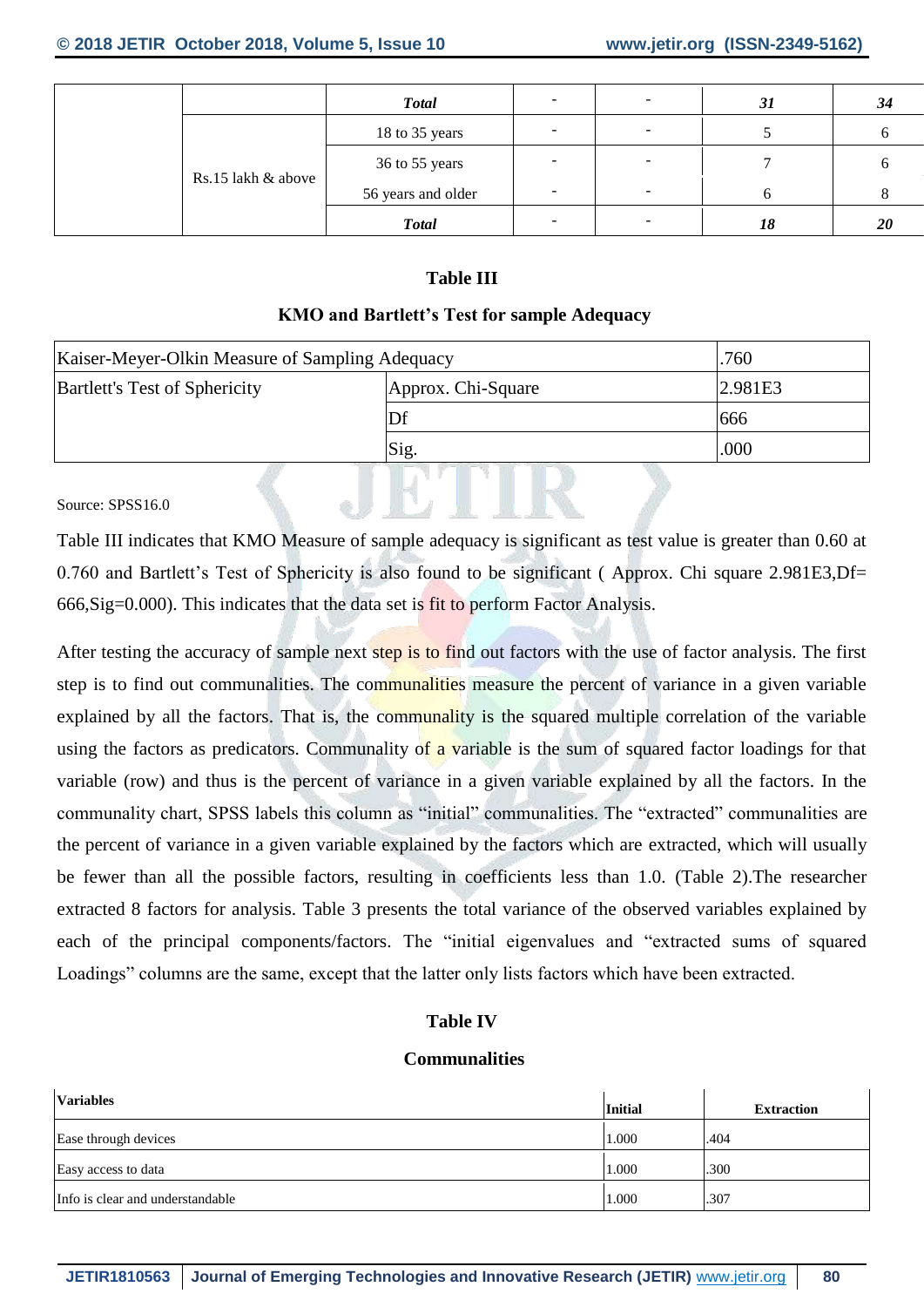| used any time of day                    | 1.000     | .539 |
|-----------------------------------------|-----------|------|
| convenience of cash handling            | 1.000     | .433 |
| faster transactions                     | 1.000     | .415 |
| faster account summary                  | 1.000     | .412 |
| response time of online banking system  | 1.000     | .439 |
| accurate and relevant information       | 1.000     | .479 |
| efficiency by faster modes of banking   | 1.000     | .513 |
| efficiency of automotive machines       | 1.000     | .397 |
| accuracy as human error is less         | 1.000     | .526 |
| Phishing is discouraging                | 1.000     | .564 |
| eliminates risk of carrying cash        | 1.000     | .599 |
| privacy of customers is maintained      | 1.000     | .538 |
| info of cards is safe                   | 1.000     | .411 |
| reliability of security features        | 1.000     | .547 |
| environmental savvy                     | 1.000     | .472 |
| cost effective than traditional banking | 1.000     | .454 |
| service charge of cards is low          | 1.000     | .560 |
| flexible ways to search info            | 1.000     | .417 |
| provides latest info of share markets   | 1.000     | .330 |
| helps in financial planning             | 1.000     | .467 |
| provides investment advices             | 1.000     | .479 |
| provides account handling services      | 1.000     | .559 |
| provides info about future payments     | 1.000     | .420 |
| prestigious than traditional banking    | 1.000     | .378 |
| Govt. insistence to curb black money    | $1.000\,$ | .465 |
| support from customer care              | $1.000\,$ | .519 |
| Has bright future and major scope.      | $1.000\,$ | .310 |

Extraction Method: Principal Component Analysis

| <b>Total Variance Explained</b> |                            |                             |               |                   |                              |               |                                                |                             |               |  |
|---------------------------------|----------------------------|-----------------------------|---------------|-------------------|------------------------------|---------------|------------------------------------------------|-----------------------------|---------------|--|
| Component                       | <b>Initial Eigenvalues</b> |                             |               | <b>Extraction</b> | <b>Squared Loadings</b>      | <b>Sums</b>   | of Rotation Sums of Squared<br><b>Loadings</b> |                             |               |  |
|                                 | Total                      | $\frac{0}{0}$<br>Variance % | of Cumulative | Total             | $\frac{0}{0}$<br>Variance  % | of Cumulative | <b>Total</b>                                   | $\frac{0}{0}$<br>Variance % | of Cumulative |  |
|                                 |                            | 3.988 13.293                | 13.293        |                   | 3.988 13.293                 | 13.293        | 2.941 9.805                                    |                             | 9.805         |  |
| $\overline{2}$                  | 1.635 5.451                |                             | 18.745        | 1.635 5.451       |                              | 18.745        | 1.774 5.914                                    |                             | 15.718        |  |
| 3                               |                            | 1.504 5.012                 | 23.757        |                   | 1.504 5.012                  | 23.757        | 1.664 5.547                                    |                             | 21.265        |  |

# **Table V**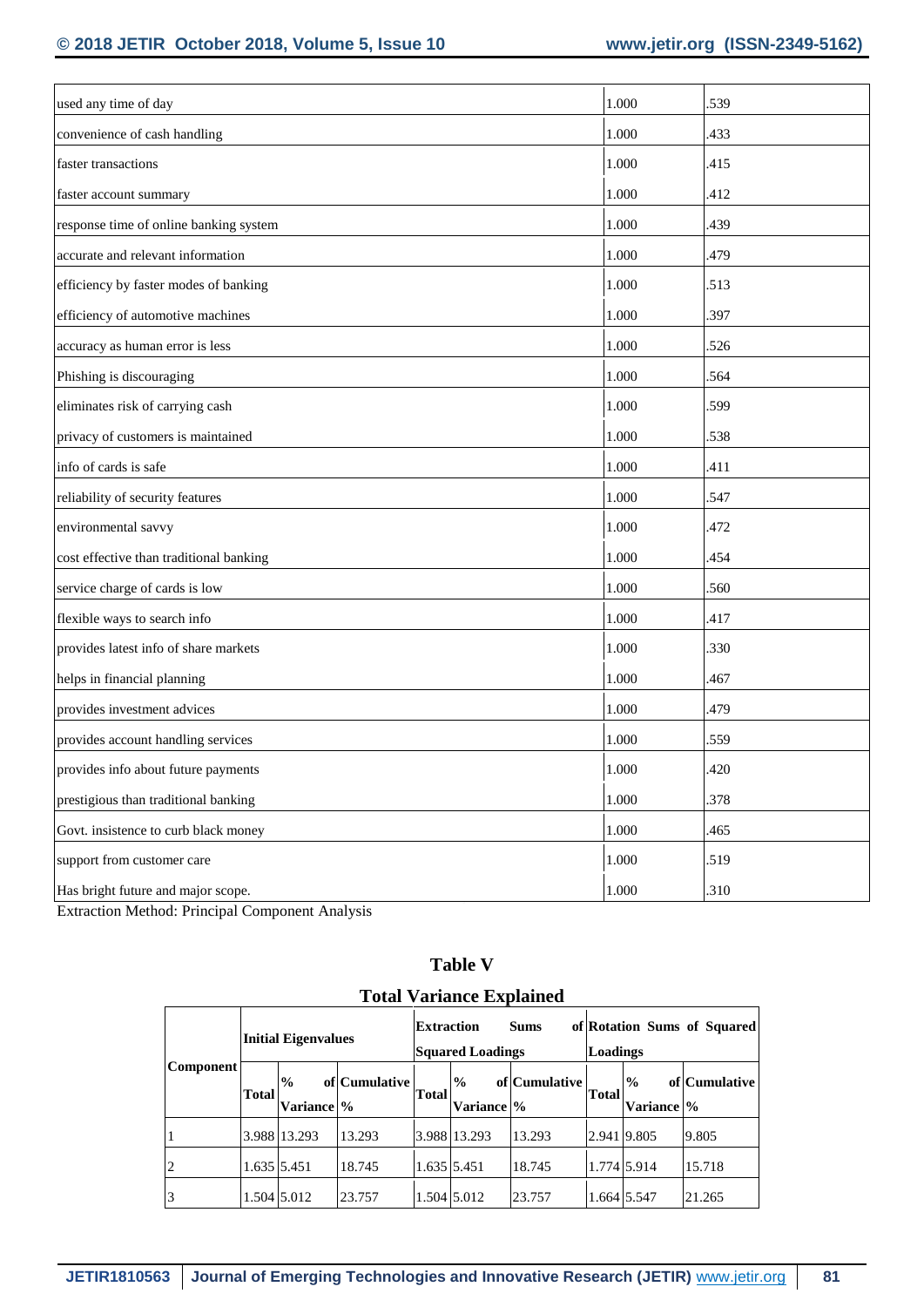| $\overline{4}$ |      | 1.420 4.734 | 28.490  | 1.420 4.734 | 28.490 | 1.658 5.528 | 26.794 |
|----------------|------|-------------|---------|-------------|--------|-------------|--------|
| $\overline{5}$ |      | 1.371 4.570 | 33.060  | 1.371 4.570 | 33.060 | 1.516 5.052 | 31.846 |
| 6              |      | 1.309 4.362 | 37.422  | 1.309 4.362 | 37.422 | 1.404 4.681 | 36.527 |
| 7              |      | 1.237 4.122 | 41.544  | 1.237 4.122 | 41.544 | 1.355 4.516 | 41.043 |
| $\bf 8$        |      | 1.191 3.969 | 45.513  | 1.191 3.969 | 45.513 | 1.341 4.470 | 45.513 |
| $\overline{9}$ |      | 1.134 3.779 | 49.292  |             |        |             |        |
| 10             |      | 1.093 3.643 | 52.935  |             |        |             |        |
| 11             |      | 1.055 3.517 | 56.451  |             |        |             |        |
| 12             |      | 1.009 3.363 | 59.815  |             |        |             |        |
| 13             | .950 | 3.165       | 62.980  |             |        |             |        |
| 14             | .892 | 2.974       | 65.954  |             |        |             |        |
| 15             | .876 | 2.919       | 68.873  |             |        |             |        |
| 16             | .845 | 2.818       | 71.691  |             |        |             |        |
| 17             | .832 | 2.774       | 74.465  |             |        |             |        |
| 18             | .773 | 2.575       | 77.040  |             |        |             |        |
| 19             | .733 | 2.443       | 79.483  |             |        |             |        |
| 20             | .724 | 2.413       | 81.897  |             |        |             |        |
| 21             | .702 | 2.341       | 84.238  |             |        |             |        |
| 22             | .651 | 2.169       | 86.406  |             |        |             |        |
| 23             | .621 | 2.071       | 88.478  |             |        |             |        |
| 24             | .596 | 1.987       | 90.465  |             |        |             |        |
| 25             | .564 | 1.879       | 92.344  |             |        |             |        |
| 26             | .518 | 1.728       | 94.072  |             |        |             |        |
| 27             | .497 | 1.655       | 95.727  |             |        |             |        |
| 28             | .457 | 1.523       | 97.250  |             |        |             |        |
| 29             | .447 | 1.490       | 98.740  |             |        |             |        |
| 30             | .378 | 1.260       | 100.000 |             |        |             |        |

Extraction Method: Principal Component Analysis.

After the principal component matrix the next step is the "component matrix" which gives factor loadings. This is the central output of factor analysis. Factor loadings are the basis of giving label to the different factors. The rotation converged in 13 iterations through Varimax Rotation Technique. (Table VI)

#### **Table VI**

#### **Rotated Component Matrix**

| Variables                              |  | Component |        |  |                 |  |  |  |  |  |
|----------------------------------------|--|-----------|--------|--|-----------------|--|--|--|--|--|
|                                        |  | $\sim$    | $\sim$ |  |                 |  |  |  |  |  |
| .704<br>service charge of cards is low |  |           |        |  | <b>Factor 1</b> |  |  |  |  |  |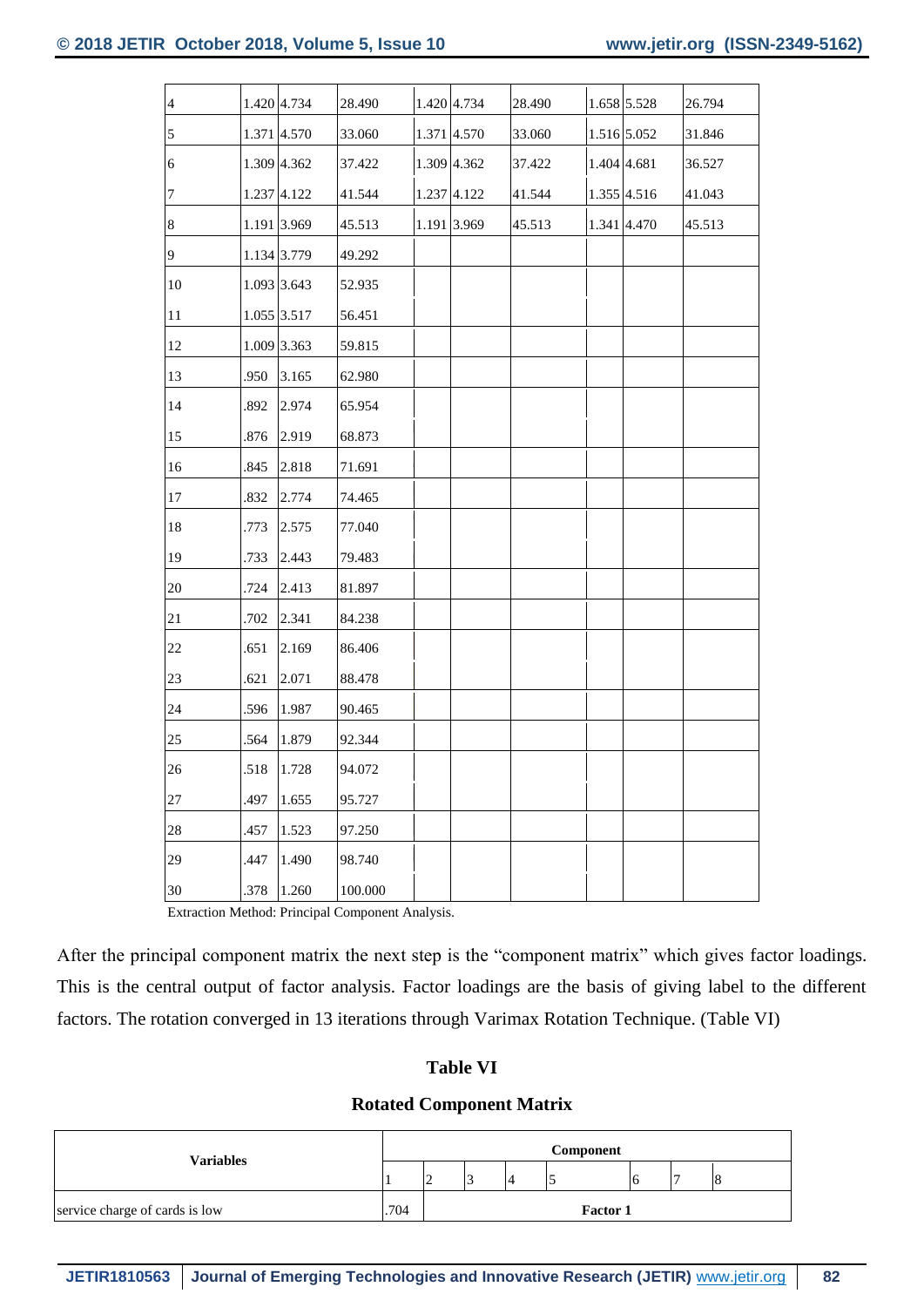| privacy of customers is maintained      | .658 |      |      |      |          |          |          |          |
|-----------------------------------------|------|------|------|------|----------|----------|----------|----------|
| eliminates risk of carrying cash        | .636 |      |      |      |          |          |          |          |
| accuracy as human error is less         | .587 |      |      |      |          |          |          |          |
| info of cards is safe                   | .516 |      |      |      |          |          |          |          |
| provides info about future payments     | .471 |      |      |      |          |          |          |          |
| prestigious than traditional banking    | .384 |      |      |      |          |          |          |          |
| faster account summary                  |      | .602 |      |      |          |          |          |          |
| support from customer care              |      | .508 |      |      |          |          |          |          |
| flexible ways to search info            |      | .468 |      |      |          | Factor2  |          |          |
| provides latest info of share markets   |      | .451 |      |      |          |          |          |          |
| provides investment advices             |      | .398 |      |      |          |          |          |          |
| cost effective than traditional banking |      |      | .640 |      |          |          |          |          |
| Has bright future and major scope.      |      |      | .472 |      |          |          |          |          |
| environmental savvy                     |      |      | .470 |      |          | Factor 3 |          |          |
| efficiency by faster modes of banking   |      |      | .373 |      |          |          |          |          |
| reliability of security features        |      |      |      | .686 |          |          |          |          |
| response time of online banking system  |      |      |      | .605 | Factor 4 |          |          |          |
| used any time of day                    |      |      |      |      | .718     |          |          |          |
| faster transactions                     |      |      |      |      | .465     |          | Factor 5 |          |
| provides account handling services      |      |      |      |      | .457     |          |          |          |
| convenience of cash handling            |      |      |      |      |          | .547     |          |          |
| Ease through devices                    |      |      |      |      |          | .531     |          | Factor 6 |
| Easy access to data                     |      |      |      |      |          | .493     |          |          |
| Phishing is discouraging                |      |      |      |      |          |          | .674     |          |
| accurate and relevant information       |      |      |      |      |          |          | .506     | Factor 7 |
| helps in financial planning             |      |      |      |      |          |          | .453     |          |
| Govt. insistence to curb black money    |      |      |      |      |          |          |          | .564     |
| Info is clear and understandable        |      |      |      |      |          |          |          | .490     |
| efficiency of automotive machines       |      |      |      |      |          |          |          | .461     |

Extraction Method: Principal Component Analysis. Rotation Method: Varimax with Kaiser Normalization a. Rotation converged in 13 iterations.

#### **Results and Findings**

The study has successfully identified following factors that affect the overall adoption of virtual banking by customers in the Indore city. The following are the factors identified:

1. **Congenial/Tranquil Factor**: Congenial factor makes virtual banking user friendly. Customers consider it as relaxing, peaceful and calm approach in accessing banking services. The variables like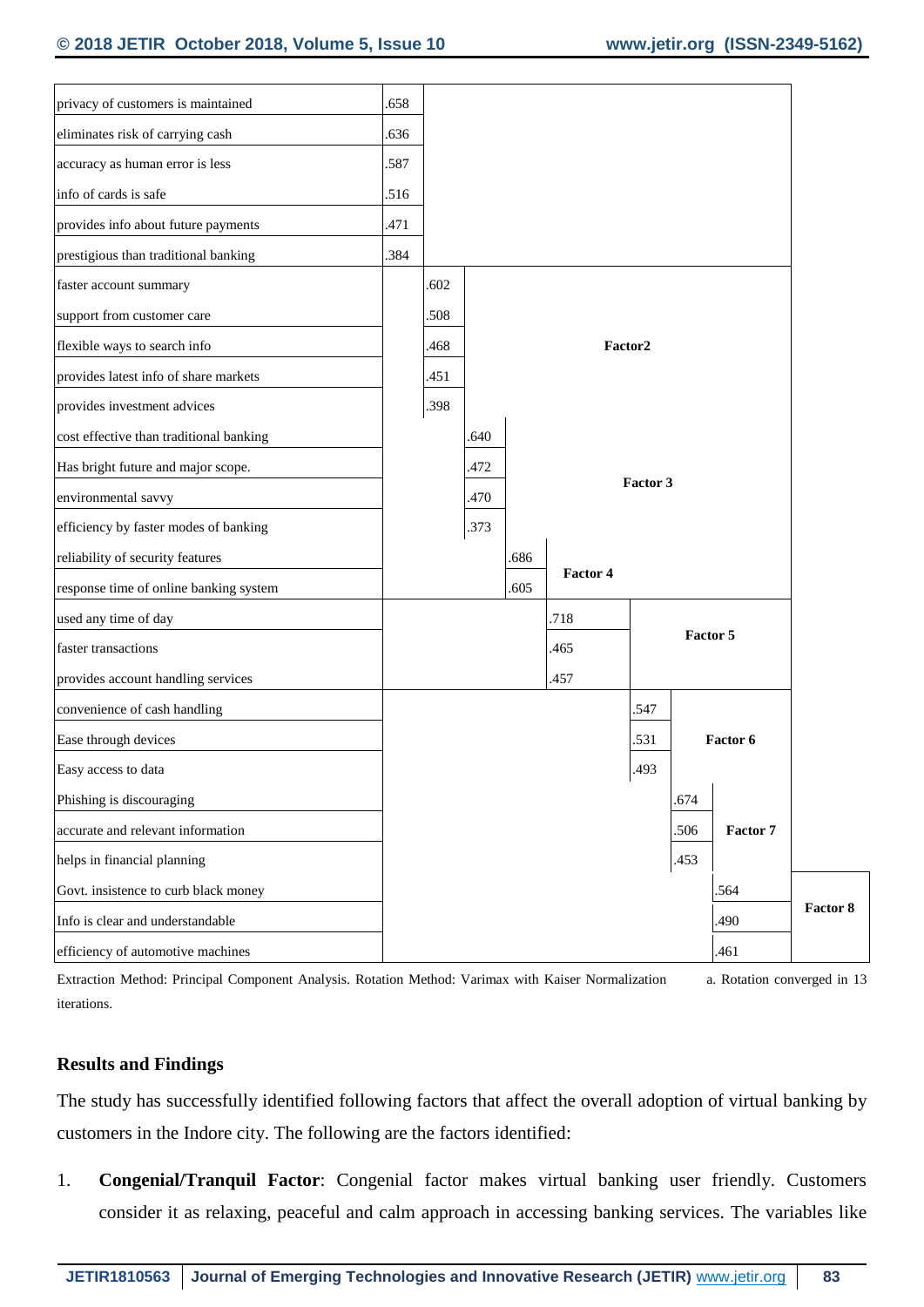easy access to data, fast transactions, can be used anytime of the day are some of the amiable banking services that customers enjoy.

- 2. **Mechanical Factor**: mechanical factor is related with the automated services which help customers do banking transactions smoothly. The easy use of devices like ATMs, POS machines motivates customers to adopt virtual banking.
- 3. **Societal/Progressive Factor**: virtual banking is liberal method of doing banking transactions. It doesn't involve customary methods to withdraw amount or transfer funds. These types of activities involve greater reliability in security features and require lesser response time from banking system. Virtual Banking is the need of the hour which is continuous aspiring factor in the development of Indian economy.
- 4. **Swift Factor:** Swift factor takes into account the rapid transactions and time saving feature of virtual banking. Investment advices, changes in market, account summary details all are just 1 click away to the user. The immediate reports of withdrawals or deposits via SMS or email appeals to the customer.
- 5. **Economic/Cost-Effective Factor**: virtual banking provides monetary benefits also to the user. It saves the cost of travelling to different branch locations of banks. Also, the service charges of holding a bank card (debit or credit) are quite nominal which makes it pocket friendly.
- 6. **Anticipatory Factor**: certain proactive, cautious and non-aggressive features related to information sharing in virtual banking like providing latest and updated information on the website, giving inputs about future payments, keeping the information of card holders safe etc. Attract customers in a larger way as they don't have to seek information from an already overburdened, irritated employee of a bank without the surety of getting response.
- 7. **Documentation Factor**: the very thing that virtual banking is environmental savvy which requires less paper work and all information is available in a mobile or a laptop or ATM machine, makes it attractive to customers.
- 8. **Assertive Factor**: Assertive factor includes the positive forces in the external environment of the customer which encourages them to adapt Virtual Banking. The continuous insistence by the Government to go cashless , adopt online banking to help reduce growth of black money inspires customers not just for the safety of their funds but of whole society too.

#### **Conclusion**

The research revealed that there are number of factors which affect the adoption of virtual banking services by customers. Conveniences, technology improvements, availability of devices, exposure risk, Govt. Policies, are some of the major reasons for the adoption. The study gives useful insights regarding customers' preference of the variables which encourage them to adopt and gain from virtual banking. The researcher concludes that with the help of this study and proactive approach of the banks, findings can be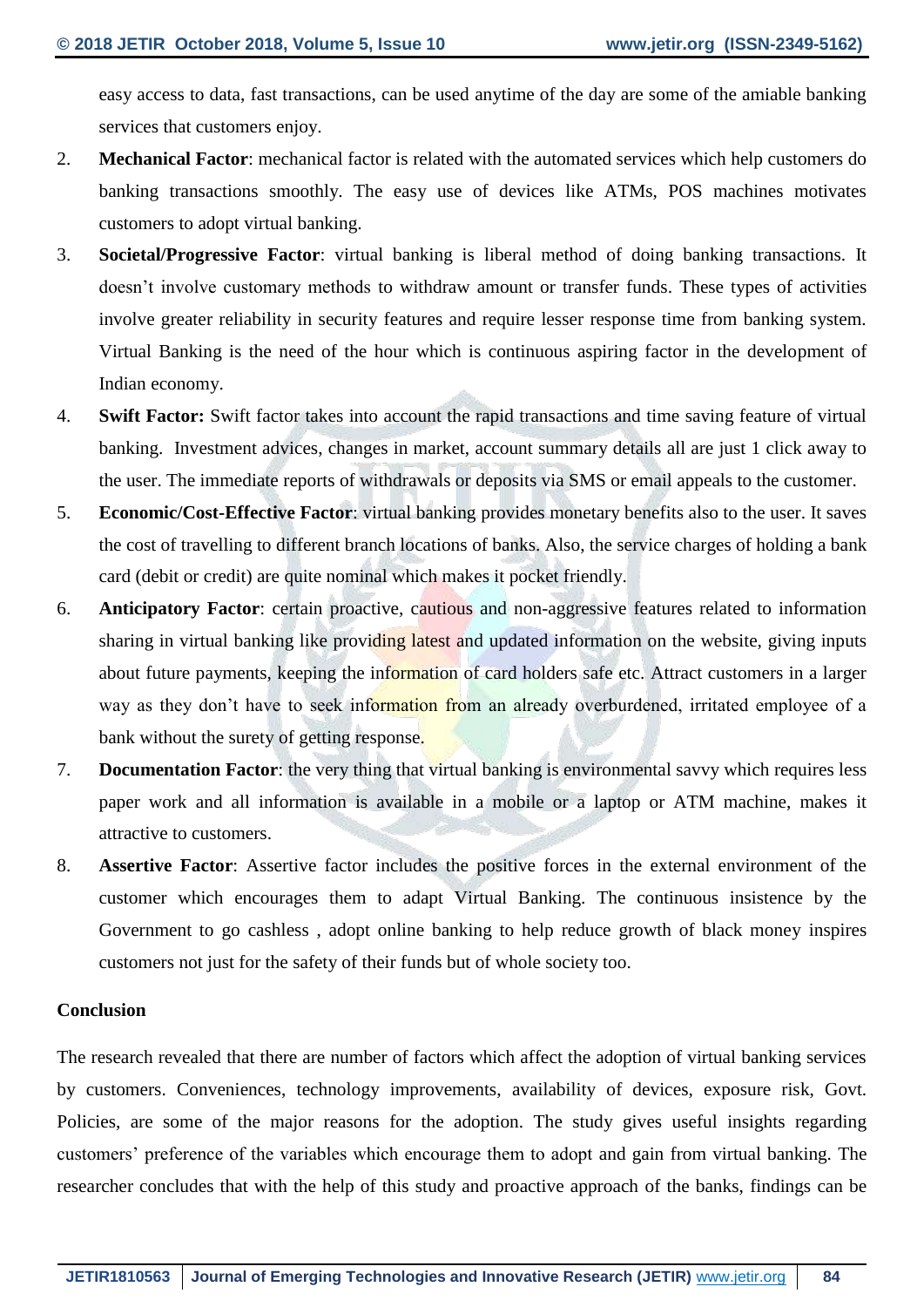helpful to formulate strategies for their business development and expansion in growing cities of the country.

## **References**

- Booz, Allen and Hamilton (1997). *Internet banking: A study of potential*. INC, New York.
- Parasuraman, A., Zeithaml, V.A., Berry, L.L. (1985)."*A conceptual model of service quality and its implication s for future research*", Journal of /marketing,Vol.4,No.4 pp.41-50.
- Chaudhari, A., Holbrook, M.B. (2002)," *The chain of effects from brand trust and brand affect to Brand perfeormance: the role of brand loyalty*".April. Marketing 65(2).pp. 81-93.
- Padwal, S.M.,"*Banking &Technology in India by 2001*", *Vinimay*, NIBM, Pune, Jan-Mar., 1994, Vol.15 (4).pp. 505-15.
- Suresh Chandra, G.S., Rajendaran, C, C. and Kamalanabhan, T.J, T.J. (2001),"*Customers' Perception of Service Quality-A critique*", Total Quality Management .Vol.12 No.1 pp. 111-124.
- Moody's Reports (2008),"*Indian banking system challenges remain as asset quality is tested amid loan growth slowdown*".
- Tavishi & Santosh Kumar (2013). *"An Empirical Study on Technology Adoption by Indian Bank"*. Global Journal of Management and Business Studies. Vol. 3(10). Pg. 1169-1172.
- Harinder S Gill & Saurabh Arora (2013). *"Study of Customer Satisfaction: A comparison of Public and Private Banks"*. Pacific Business Review International. Vol.6 (6).
- Sabita Paul (2013). *"The adoption of Electronic banking in Odisha, India".* International Journal of Scientific and Technology Research. Vol. 2(5). Pg. 258-262.
- Mr. Lakshmi Narayana.K, Mr. Sri Hari V & Dr.P. Paramashivaiah (2013). *"A Study on Customer Satisfaction towards Online Banking Services with reference to Bangalore city"*. Acme Intellects International Journal of Research in Management. Vol. 2(2)
- Rajesh Garg (2013). *"Performance Evaluation of E-Banking- A study of Banking in Haryana"*. Acme International Journal of Multidisciplinary Research. Acme International Journal of Multidisciplinary Research. Vol.I (III).
- Chitresh Coomer & Smarajit Sen Gupta (2017). *"Which factors determine bank selection? A sample study of MBA students in Kolkata"*. The IUP Journal of Bank Management. Vol. XVI (4).
- Vandana Shrivastava & Dr. Yogendra Kumar Verma (2017). *"Mobile Banking: Opportunities, Challenges and Cyber Laws"*. Oorja, International Journal of Management & IT. Vol.15 (1).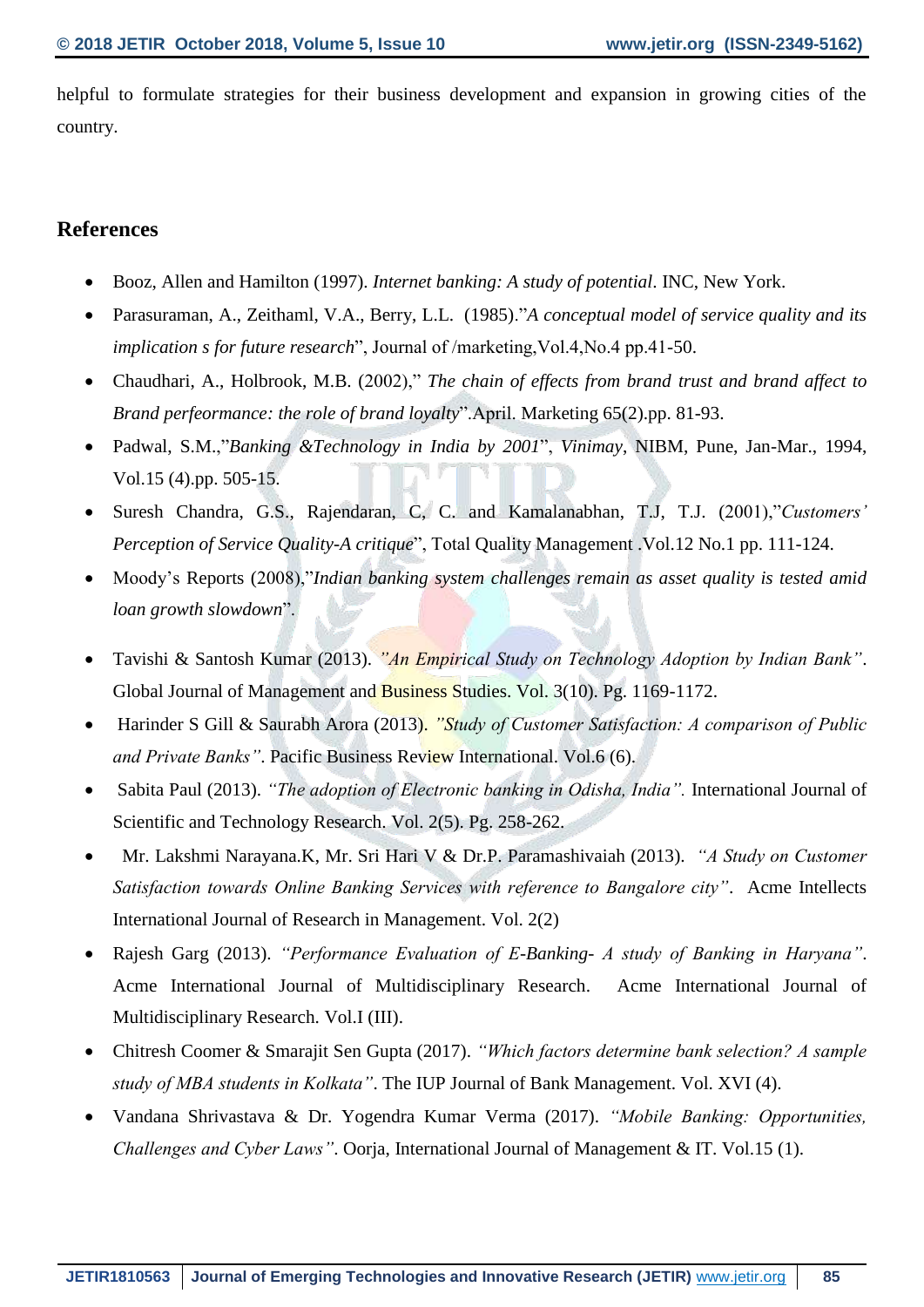## **ANNEXURE -I**

## **Questionnaire**

Dear Respondent,

This survey is carried out as a part of my PhD dissertation from Vikram University Ujjain. The objective of the study is to identify the factors influencing the customers for the adoption and usage of virtual banking in Indore city. A comparative analysis of public and private sector banks will be done subsequently. Please be assured that your responses will be strictly confidential and will be used only by me for academic purpose only.

## **Part –I General Information**

- 1. Name(optional):
- 2. Gender
	- 1. Male
	- 2. Female
- 3. Age:
	- 1. 18 to 35 years,
	- 2. 35 to 55 years
	- 3. 56 years and older
- 4. Education
	- 1. Graduate
	- 2. Post Graduate
- 5. Occupation
	- 1. Student
	- 2. Housewife
	- 3. Business/Self Employed
	- 4. Employed / were Employed
- 6. Income
	- 1. Rs. 2 Lakh to 5 Lakh
	- 2. Rs. 5 Lakh to 15 Lakh
	- 3. 15 Lakh and above
- 7. Do you have minimum 10 online transactions within 1 year?
	- YES NO

| S.No | <b>Particulars</b>                                 | <b>Strongly</b><br>Agree | Agree | <b>Not</b><br><b>Certain</b> | <b>Disagree</b> | <b>Strongly</b><br><b>Disagree</b> |
|------|----------------------------------------------------|--------------------------|-------|------------------------------|-----------------|------------------------------------|
| 1.   | E banking can be done easily through mobile        |                          |       |                              |                 |                                    |
|      | laptops or computer or POS machines.               |                          |       |                              |                 |                                    |
|      | Internet banking allows easy access to             |                          |       |                              |                 |                                    |
| 2.   | transaction data both recent and historical at one |                          |       |                              |                 |                                    |
|      | click.                                             |                          |       |                              |                 |                                    |
|      | Interaction with banking information system is     |                          |       |                              |                 |                                    |
| 3.   | clear and understandable.                          |                          |       |                              |                 |                                    |
|      | E-banking services can be used at any time of      |                          |       |                              |                 |                                    |
| 4.   | day i.e. 24*7                                      |                          |       |                              |                 |                                    |
|      | ATM machines, cash counting machines or POS        |                          |       |                              |                 |                                    |
| 5.   | machines have made handling and disposition of     |                          |       |                              |                 |                                    |

#### **Part-II**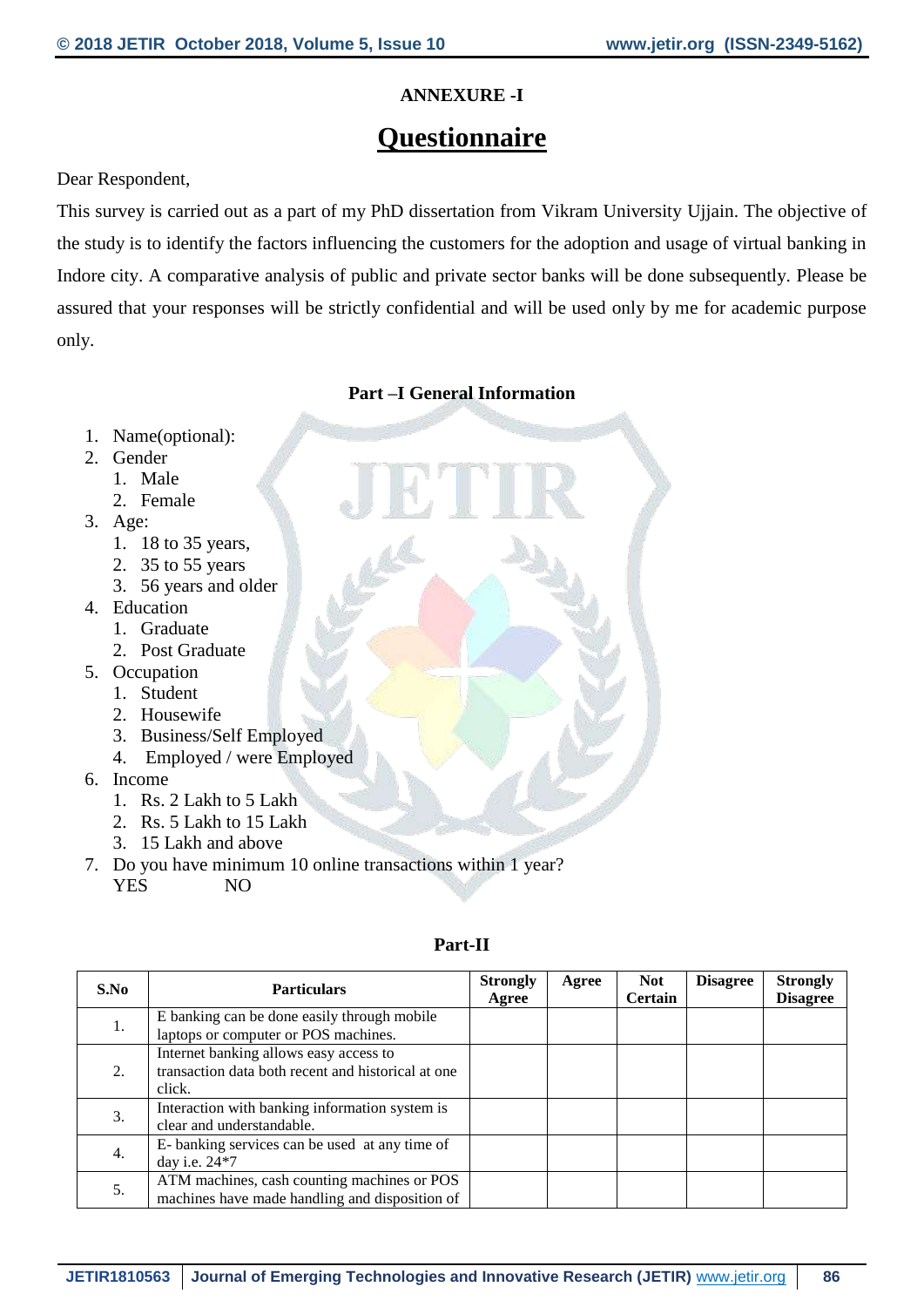|  |     | cash convenient.                                      |  |  |  |
|--|-----|-------------------------------------------------------|--|--|--|
|  |     | NEFT, RTGS or easy inward facilities has made         |  |  |  |
|  | 6.  | transactions faster.                                  |  |  |  |
|  |     | Account information, balance enquiry or               |  |  |  |
|  | 7.  | statement request can be done faster by mail, fax     |  |  |  |
|  |     | or email.                                             |  |  |  |
|  |     | In general the response time of the online            |  |  |  |
|  | 8.  | banking information system is consistent with         |  |  |  |
|  |     | no system crashing.                                   |  |  |  |
|  |     | Internet banking provides accurate relevant and       |  |  |  |
|  | 9.  | up to date information.                               |  |  |  |
|  | 10. | Faster log-in facility through website,               |  |  |  |
|  |     | performance of cards or easy and faster transfer      |  |  |  |
|  |     | of funds makes E Banking efficient.                   |  |  |  |
|  |     | Automotive bank machines like ATMs, POS's,            |  |  |  |
|  | 11. | cash counting machines are efficiently manage         |  |  |  |
|  |     | cash.                                                 |  |  |  |
|  |     | E banking increases accuracy as human error is        |  |  |  |
|  | 12. | less while doing payments.                            |  |  |  |
|  |     | Phishing (fraudulent attempts to obtain sensitive     |  |  |  |
|  |     | information like card details, password etc.) is      |  |  |  |
|  | 13. | the most discouraging factor in using E banking       |  |  |  |
|  |     | services.                                             |  |  |  |
|  |     | Virtual banking eliminates the risk of carrying       |  |  |  |
|  | 14. | cash.                                                 |  |  |  |
|  |     | E channels of banking ensure privacy as the           |  |  |  |
|  | 15. | bank doesn't share details of customers.              |  |  |  |
|  |     | The use of credit or debit card for online            |  |  |  |
|  | 16. | purchases or thorough POS is safe i.e.                |  |  |  |
|  |     | transactions are safe from third party.               |  |  |  |
|  |     | Security features in Banks website (like non          |  |  |  |
|  | 17. | display of password, confirming through phone         |  |  |  |
|  |     | no. or mail, security questions) makes it more        |  |  |  |
|  |     | reliable.                                             |  |  |  |
|  | 18. | Internet Banking transactions are environmental       |  |  |  |
|  |     | savvy with no paperwork.                              |  |  |  |
|  |     | The use of banking services is usually cost           |  |  |  |
|  | 19. | effective than spending time and conveyance           |  |  |  |
|  |     | spent for traditional banking.                        |  |  |  |
|  | 20. | E banking service charges for use of plastic          |  |  |  |
|  |     | cards is low.                                         |  |  |  |
|  | 21. | Internet banking has more flexible ways to            |  |  |  |
|  |     | search for information.                               |  |  |  |
|  | 22. | Banks website provides latest information of          |  |  |  |
|  |     | financial market (order to buy or sell shares         |  |  |  |
|  |     | $etc.$ ).                                             |  |  |  |
|  | 23. | Financial Planning can be done more effectively       |  |  |  |
|  |     | as loans and advances details are one click           |  |  |  |
|  |     | away.                                                 |  |  |  |
|  |     | E banking services provide efficient investment       |  |  |  |
|  | 24. | advisory services customized on customers             |  |  |  |
|  |     | transaction information.                              |  |  |  |
|  |     | Internet banking provides services of account         |  |  |  |
|  | 25. | opening, RD FD etc. according to needs and            |  |  |  |
|  |     | wants of customers promptly,                          |  |  |  |
|  | 26. | Future liabilities and payments are informed in       |  |  |  |
|  |     | advance to keep the minimum balance for the           |  |  |  |
|  |     | same.<br>Using E Banking services is more prestigious |  |  |  |
|  | 27. | than queuing at bank hall.                            |  |  |  |
|  |     | The Government's insistence on adopting E             |  |  |  |
|  | 28. | banking curbs black money.                            |  |  |  |
|  |     |                                                       |  |  |  |